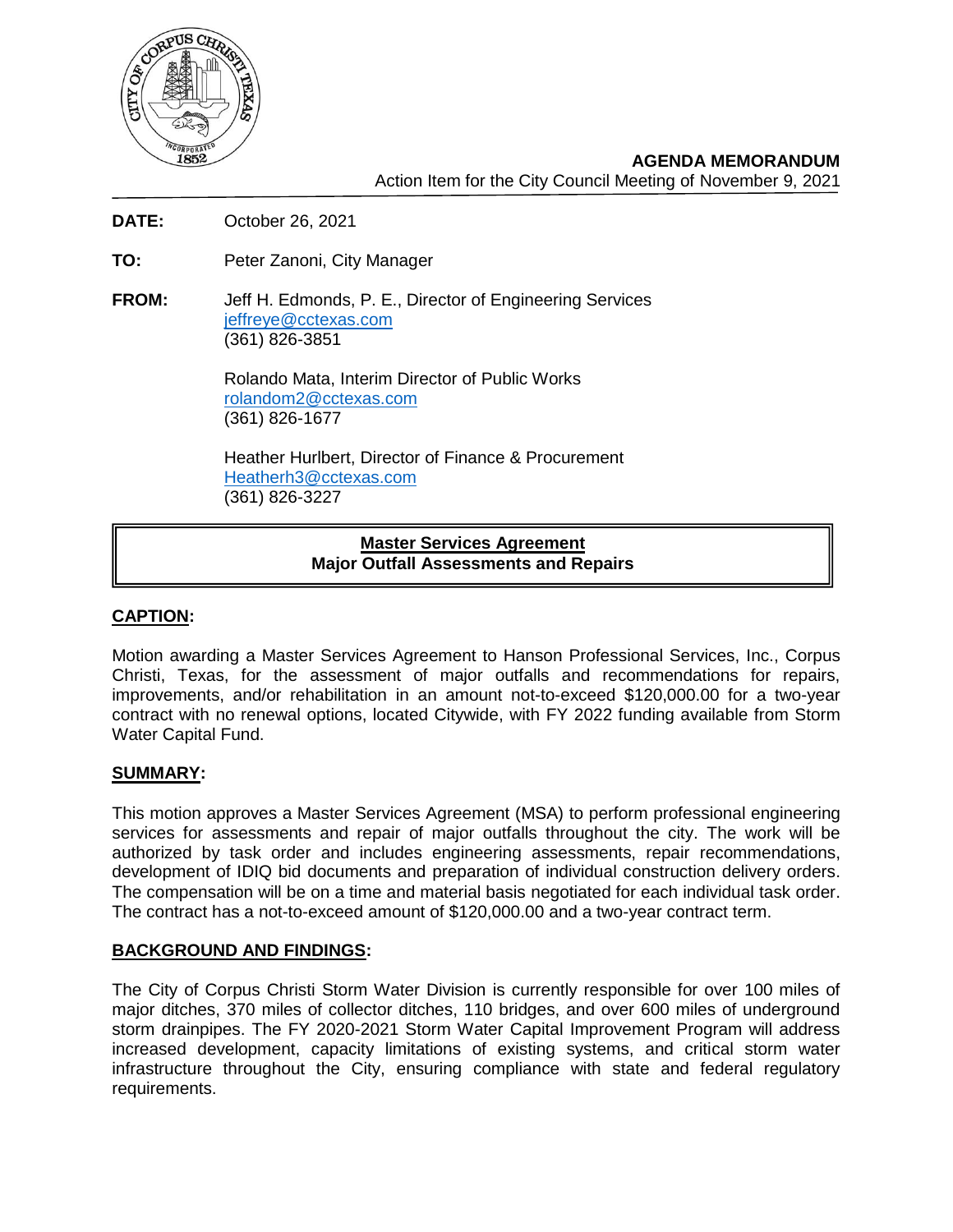There are eight major storm water outfalls and more than 100 other outfalls that allow runoff to drain into Corpus Christi Bay. The purpose of this project is to provide an updated assessment, which may include Brawner/Proctor and Morgan outfalls, and provide recommendations for repairs, improvements, and rehabilitation, as necessary.

The MSA contract is for a two-year term with no renewal options. Individual task orders will be negotiated and approved administratively. Previous major outfalls projects were contracted individually. The proposed MSA and IDIQ format will help expedite the major outfall repair work.

# **PROJECT TIMELINE:**



Project schedule reflects City Council award in October 2021 with anticipated completion in October 2023.

# **COMPETITIVE SOLICITATION PROCESS:**

Hanson Professional Services, Inc., was selected for the Major Outfall Assessment and Repairs Project in June 2021 under RFQ 3559. The Major Outfall Assessment and Repairs Project was one of three Professional Engineering Service contracts for the Storm Water CIP 2021 RFQ. Nine firms submitted qualifications for the Storm Water CIP category. Contracts are being issued under the Storm Water CIP category to the three highest ranking firms. This is the second of the three contracts being awarded under this category. The third contract is scheduled to go to council in December of 2021.

The selection committee consisted of representatives from Engineering Services and Storm Water Department. Firms were ranked based on three factors: 1) firm's experience, 2) team's experience, and 3) understanding of project.

Hanson Professional Services, Inc., has provided professional services for several City projects. Some of the projects are Oso Creek Basin Storm Water Relief Project and Williams Ditch Storm Water System Assessment. Hanson is currently working on the Nueces Bay Blvd. & Poth Lane Waterline Replacement project for the City. Hanson has also provided professional services for several City Bond road projects with extensive utility replacement, such as Gollihar Road, Staples Street, and Williams Drive Phase II.

## **ALTERNATIVE:**

Not awarding this MSA contract could result in delaying critical outfall repairs.

## **FISCAL IMPACT:**

The fiscal impact for FY 2022 is an amount of \$120,000.00 with funding available through the